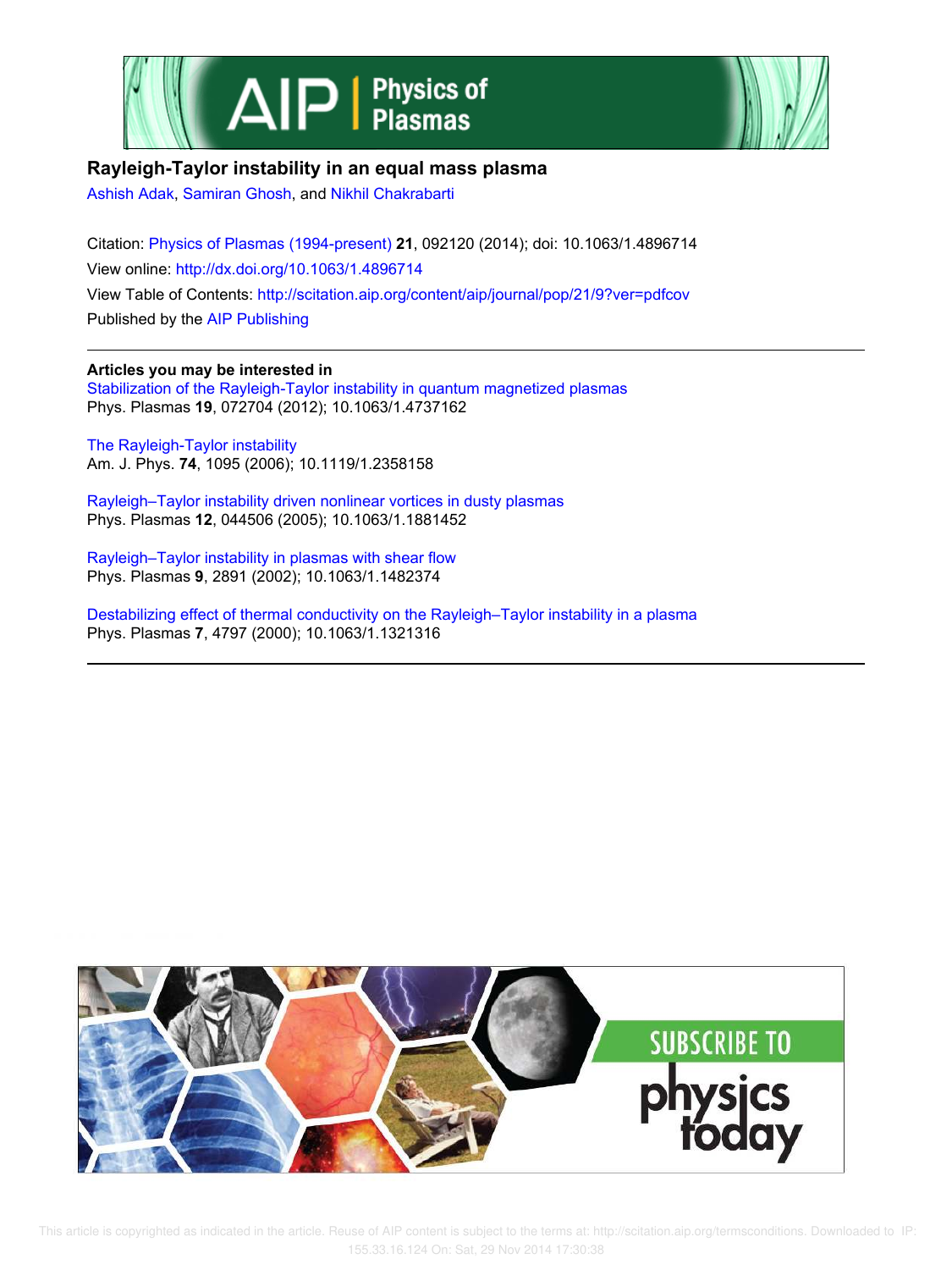

# Rayleigh-Taylor instability in an equal mass plasma

Ashish Adak, <sup>1,a)</sup> Samiran Ghosh, <sup>2,b)</sup> and Nikhil Chakrabarti<sup>3,c)</sup>  $1$ Department of Instrumentation Science, Jadavpur University, Kolkata 700 032, India  $2D$ epartment of Applied Mathematics, University of Calcutta 92, Acharya Prafulla Chandra Road, Kolkata 700 009, India

<sup>3</sup>Saha Institute of Nuclear Physics, 1/AF Bidhannagar, Kolkata 700 064, India

(Received 18 August 2014; accepted 12 September 2014; published online 29 September 2014)

The Rayleigh-Taylor (RT) instability in an inhomogeneous pair-ion plasma has been analyzed. Considering two fluid model for two species of ions (positive and negative), we obtain the possibility of the existence of RT instability. The growth rate of the RT instability as usual depends on gravity and density gradient scale length. The results are discussed in context of pair-ion plasma experiments. © 2014 AIP Publishing LLC. [http://dx.doi.org/10.1063/1.4896714]

## I. INTRODUCTION

The physics of pair plasmas exhibits a considerable interest in recent studies because of its novelty as well as various applications in astrophysical and technological plasmas.<sup>1–11</sup> Pair plasmas consisting of electrons and positrons exist in many astrophysical environments $9,10$  and inertial confinement fusion reactor using ultra intense lasers. $11$  The study of RT instability in the relativistic regime of electronpositron plasmas is also an important work.<sup>12</sup> A pair-plasma with equal mass of two species makes the plasma space-time symmetric. The symmetry arises due to their same mobility in electromagnetic fields. This symmetry allows us to analyze new collective modes in pair plasma in contrast to the normal electron-ion plasma with wide mass difference.

In laboratory such pair plasmas have already been observed.<sup>13–15</sup> The formation mechanism of pair plasmas consisting of positive and negative ions  $(C_{60}^+, C_{60}^-)$  of fullerene with equal masses and slightly different temperatures, was developed by Oohara and Hatakeyama.<sup>16</sup> Three types of electrostatic collective mode oscillations have also been observed in such space-time symmetric pair-ion plasmas. $17-19$ 

Moreover, a pair-ion plasma consisting of light positive and heavy negative ions, where the temperature of positive ion is higher than that of negative ion has been produced in the laboratory experiments recently.<sup>20,21</sup> Finally, theoretical investigation predicts the existence of drift wave transverse to the direction of magnetic field in an inhomogeneous pairion plasma having different temperature of the species. $^{22}$ Also, recent experimental observation<sup>23</sup> and theoretical investigation<sup>24</sup> confirm the existence of drift wave instability in presence of ion density gradient perpendicular to the external magnetic field in such a pair-ion plasma.

Being inspired by these investigations, we were curious on RT instability in such plasmas and demonstrate that indeed there is a possibility of the existence of Rayleigh-Taylor instability in a inhomogeneous pair-ion plasma in presence of a strong magnetic field and gravity. In this work,

1070-664X/2014/21(9)/092120/3/\$30.00 21, 092120-1 V<sup>C</sup> 2014 AIP Publishing LLC

we investigate with linear analysis of Rayleigh-Taylor (RT) mode which reveals the possibility of RT instability. It is well known that when a heavy fluid is supported by a lighter fluid against the gravity, RT instabilities are formed, $25-27$ which have a general tendency to penetrate the heavier fluid down and raise the lighter fluid to the top and thereby instability is triggered. As usual in case of the pair-ion plasma, the gravity and inhomogeneity are the physical parameters to mix up two fluids and form RT instability.

The paper is organized as follows. In Sec. II, the basic equations are written down after stating the physical assumptions. The linear dispersion relation of RT instability is obtained in Sec. III. Finally, the results are concluded in Sec. IV.

#### II. BASIC EQUATIONS AND ASSUMPTIONS

We consider a inhomogeneous, magnetized, and collisionless pair-ion plasma composed of positive and negative ions. Then, we consider the RT perturbations in such an inhomogeneous pair-ion plasma in presence of an external uniform magnetic field  $\mathbf{B} = B\hat{e}_z$  under the action of constant gravitational field  $\mathbf{g} = g\hat{e}_x$ , where B is the magnitude of the magnetic field, g is the magnitude of the gravitational acceleration,  $\hat{e}_z$  is the unit vector along the z-direction, and  $\hat{e}_x$  is the unit vector along the  $x$ -direction. We also assume that the plasma density varies only in the x-direction. Therefore, the momentum and continuity equations for the two species, namely, positive  $(+)$  and negative  $(-)$  ion fluids in a collisionless regime, can be expressed as

$$
m_{\pm}n_{\pm}\left(\frac{\partial}{\partial t} + \mathbf{v}_{\pm} \cdot \nabla\right)\mathbf{v}_{\pm} = \pm en_{\pm}\left(\mathbf{E} + \frac{1}{c}\mathbf{v}_{\pm} \times \mathbf{B}\right)
$$

$$
-\nabla p_{\pm} + m_{\pm}n_{\pm}\mathbf{g},\tag{1}
$$

$$
\frac{\partial n_{\pm}}{\partial t} + \nabla \cdot (n_{\pm} \mathbf{v}_{\pm}) = 0, \tag{2}
$$

where  $m_{\pm}$  are the masses,  $v_{\pm}$  are the velocities,  $n_{\pm}$  are the densities, and  $p_{\pm}$  are the pressure of ions. The notation  $+/$ stands for positive/negative ions. The equation of state is isotropic for both ions, i.e.,  $p_{\pm} = n_{\pm}T_{\pm}$ . The quasi neutrality condition can be expressed as

a)ashish\_adak@yahoo.com

b)sran\_g@yahoo.com

c)nikhil.chakrabarti@saha.ac.in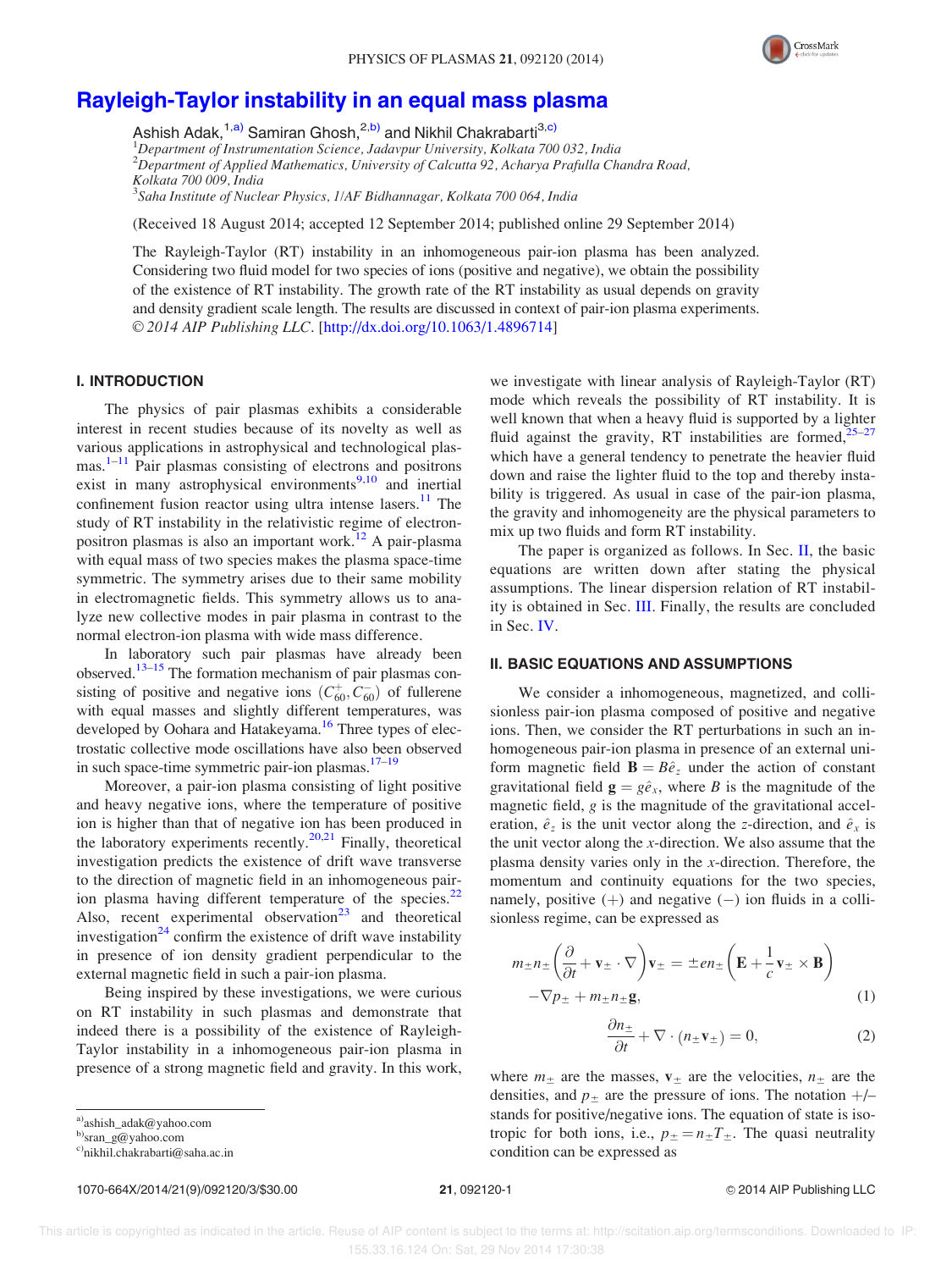$$
\nabla \cdot \mathbf{E} = 4\pi e(n_+ - n_-). \tag{3}
$$

For the long wavelength limit (i.e.,  $k\lambda_D \ll 1$ , where k is the wave number and  $\lambda_D$  is the Debye length), the spatial variation of electric field may be ignored throughout the plasma so that we can assume quasi neutrality condition, i.e.,  $n_+ \approx$  $n_{-} = n$ .

## III. LINEAR ANALYSIS OF RAYLEIGH-TAYLOR INSTABILITY

To study the RT instability, we consider the lowfrequency  $\omega \ll \Omega_{\pm} (=|e|B/m_{\pm}c)$  and electrostatic oscillations ( $\nabla \times \mathbf{E} = 0$ ), i.e.,  $\mathbf{E} = -\nabla \varphi$ , where  $\Omega_{\pm}$  and  $\varphi$  are the ion cyclotron frequency and electrostatic potential, respectively. Because of this low-frequency assumption, the velocities of pair ions, directed perpendicular to the magnetic field, can be expressed from Eq. (1) as

$$
\mathbf{v}_{+\perp} = \frac{c}{B} \hat{e}_z \times \nabla \varphi + \frac{cT_+}{enB} \hat{e}_z \times \nabla n - \frac{1}{\Omega_+} \hat{e}_z \times \mathbf{g}
$$

$$
-\frac{c}{B\Omega_+} \frac{d}{dt} \nabla_\perp \varphi,
$$
(4)

$$
\mathbf{v}_{-\perp} = \frac{c}{B} \hat{e}_z \times \nabla \varphi - \frac{cT_+}{enB} \hat{e}_z \times \nabla p_- + \frac{1}{\Omega_-} \hat{e}_z \times \mathbf{g}
$$

$$
+ \frac{c}{B\Omega_-} \frac{d}{dt} \nabla_\perp \varphi.
$$
(5)

In the right hand side of the above equations, the first term is the  $\mathbf{E} \times \mathbf{B}$  drift, the second term is the diamagnetic drift, the third term is the gravitational drift, and the last term is the polarization drift velocities. It can be shown that the  $E \times B$  velocity is much greater than the diamagnetic drift velocity and polarization drift is in order of magnitude less than the  $E \times B$  drift velocity. Moreover, the  $\mathbf{E} \times \mathbf{B}$  drift is independent of charge and mass and therefore same for both positive and negative ions. For simplicity, we ignore the parallel dynamics because the plasma particles feel the magnetic effect only in the direction perpendicular to the magnetic field. Therefore, ignoring the parallel dynamics from continuity equations, we have

$$
\frac{\partial n}{\partial t} + \nabla_{\perp} \cdot (n\mathbf{v}_{\pm\perp}) = 0. \tag{6}
$$

Adding and subtracting separately for positive and negative ions from the above Eq.  $(6)$ , we have

$$
\frac{\partial n}{\partial t} + \frac{1}{2} \nabla_{\perp} \cdot \left[ n(\mathbf{v}_{+} + \mathbf{v}_{-})_{\perp} \right] = 0, \tag{7}
$$

$$
\nabla_{\perp} \cdot \left[ n(\mathbf{v}_{+} - \mathbf{v}_{-})_{\perp} \right] = 0. \tag{8}
$$

As reflected in the above equations, the sum and difference of the directed velocities of positive and negative ions may be obtained from Eqs.  $(4)$  and  $(5)$  as

$$
(\mathbf{v}_{+} + \mathbf{v}_{-})_{\perp} = 2\frac{c}{B}\hat{e}_{z} \times \nabla\varphi + \frac{c(T_{+} - T_{-})}{enB}\hat{e}_{z} \times \nabla n
$$

$$
-\left(\frac{1}{\Omega_{+}} - \frac{1}{\Omega_{-}}\right)\hat{e}_{z} \times \mathbf{g} - \frac{c}{B}\left(\frac{1}{\Omega_{+}} - \frac{1}{\Omega_{-}}\right)\frac{d}{dt}\nabla_{\perp}\varphi,
$$

$$
(9)
$$

$$
(\mathbf{v}_{+} - \mathbf{v}_{-})_{\perp} = \frac{c(T_{+} + T_{-})}{enB} \hat{e}_{z} \times \nabla n
$$
  
 
$$
-\left(\frac{1}{\Omega_{+}} + \frac{1}{\Omega_{-}}\right) \hat{e}_{z} \times \mathbf{g} - \frac{c}{B} \left(\frac{1}{\Omega_{+}} + \frac{1}{\Omega_{-}}\right) \frac{d}{dt} \nabla_{\perp} \varphi.
$$
  
(10)

Then, using Eqs.  $(8)$  and  $(10)$ , we have

$$
\frac{c}{B} \left( \frac{1}{\Omega_+} + \frac{1}{\Omega_-} \right) \nabla_{\perp} \cdot \left[ n \frac{d}{dt} \nabla_{\perp} \varphi \right] + \left( \frac{1}{\Omega_+} + \frac{1}{\Omega_-} \right) \nabla_{\perp} \cdot \left[ n (\hat{e}_z \times \mathbf{g}) \right] = 0. \tag{11}
$$

Next, we take the input from the experimentally observed pair-ion plasma. $18,19$  According to the observations from these experiments, we consider that the masses of positive and negative ions are equal as they are generated by the same source (fullerene ion source), i.e.,  $m_+ = m_- = m$ . However, their temperatures are slightly different [range of (0.3–0.5) eV], because of the different charging processes of the ions. In this analysis, we have defined a new temperature variable  $T_s = (T_+ + T_-)/2$ . For equal mass of both positive and negative ions, the magnitude of cyclotron frequencies are equal, i.e.,  $\Omega_+ = \Omega_- = \Omega$ .

As mentioned before, polarization drift velocity is in one order magnitude less than the  $E \times B$  drift, therefore, neglecting polarization drift convection of density in such equal mass plasma, we have

$$
\rho_s^2 \frac{d}{dt} \nabla_\perp^2 \phi + \frac{g}{\Omega} \frac{\partial \tilde{n}}{\partial y} = 0.
$$
 (12)

With the help of temperature variable  $T_s$ , we normalize the electrostatic potential as  $\phi = e\varphi/T_s$ . The normalized variable  $\tilde{n} (=n_1/n_0)$  denotes the density perturbation. The physical variable  $c_s$  is the acoustic speed and  $\rho_s$  is the Larmor radius, defined as

$$
c_s = \sqrt{\frac{T_s}{m}}, \rho_s = \frac{c_s}{\Omega}.
$$

Assuming equal mass plasma, using Eq. (9), Eq. (7) can be written as

$$
\left(\frac{\partial}{\partial t} + \rho_s c_s \hat{e}_z \times \nabla_\perp \phi \cdot \nabla_\perp\right) \ln n = 0. \tag{13}
$$

Therefore, the basic normalized equations to study this mode are

$$
\left(\frac{\partial}{\partial t} + \hat{e}_z \times \nabla \phi \cdot \nabla\right) \nabla_{\perp}^2 \phi + \frac{g}{\rho_s \Omega^2} \frac{\partial \tilde{n}}{\partial y} = 0, \qquad (14)
$$

$$
\left(\frac{\partial}{\partial t} + \hat{e}_z \times \nabla_\perp \phi \cdot \nabla_\perp \right) \tilde{n} + \frac{\rho_s}{L_n} \frac{\partial \phi}{\partial y} = 0, \quad (15)
$$

where time and space scales are normalized in units of cyclotron time  $\Omega^{-1}$  and Larmor radius  $\rho_s$ . To define the inhomogeneity of the plasma, we consider the initial density  $n_0 \equiv n_0(x)$  and assume the density distribution to be

 This article is copyrighted as indicated in the article. Reuse of AIP content is subject to the terms at: http://scitation.aip.org/termsconditions. Downloaded to IP: 155.33.16.124 On: Sat, 29 Nov 2014 17:30:38